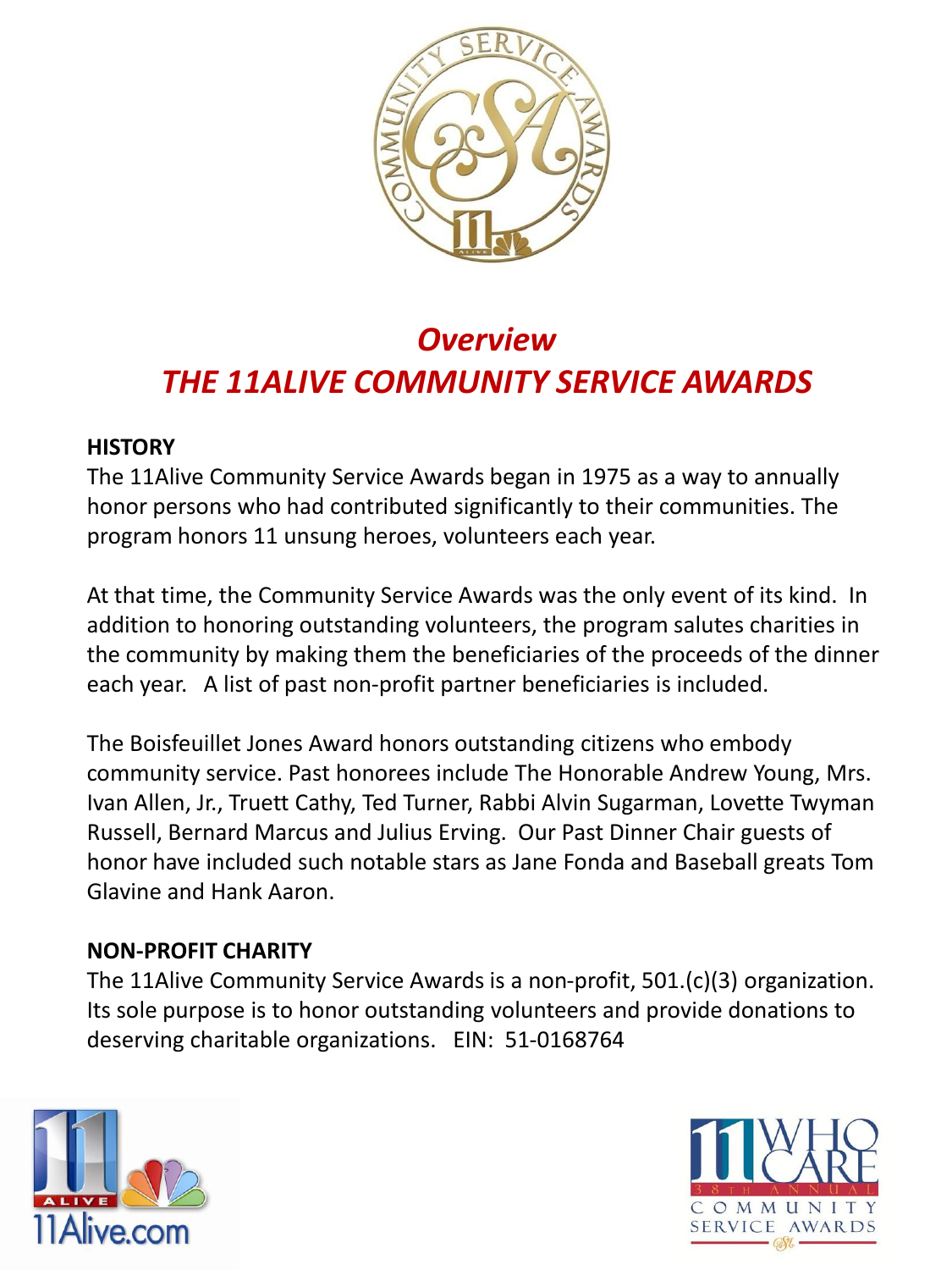

## **CHARITY RECIPIENTS**

Through the years, many of our community's top charities have received money from the proceeds of the 11Alive Community Service Awards. More than \$1 million dollars has been donated since the program began in 1975. The non-profit partner beneficiaries have included:

**American Cancer Society, Georgia Chapter American Heart Association Atlanta Women's Foundation Atlanta Union Mission Cerebral Palsy Center of Atlanta Christian City Home for Children CURE Childhood Cancer Emory Center for Rehabilitative Medicine Emory University Alzheimer's Disease Research Center Families First, Inc. Forward Arts Foundation Georgia Center for Children Girls, Inc. Habitat for Humanity in Atlanta Literacy Action Multiple Sclerosis Center of Atlanta Open Hand 1996 Atlanta Paralympic Games Piedmont Hospital Emergency Care Senior Citizens Services of Metropolitan Atlanta Special Olympics Georgia The Shepherd Center Skyland Trail United Negro College Fund**

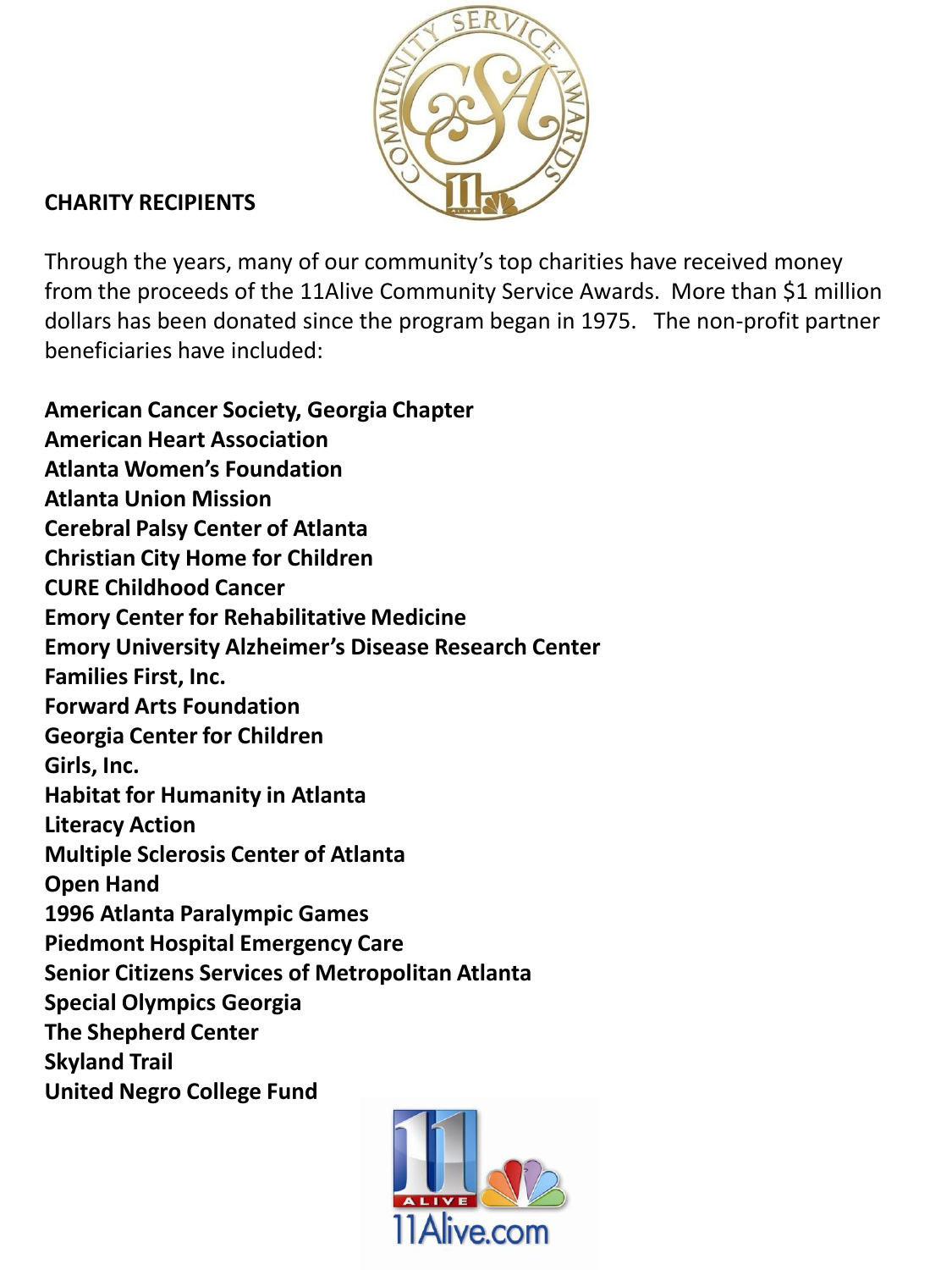

#### **1 1Alive Community Service Awards Board of Governors**

Atlanta **President** 

Mr. Ron Allen Chairman, President and CEO Mr. Talbot Nunnally Aaron's Inc. Shareholder

Mr. John Deushane President and General Manager Mr. Solon Patterson The Networks of 11Alive The Networks of 11Alive Retired Chairman

Mr. Mike Donnelly Region President, Atlanta Mr. Michael E. Paulus Wells Fargo **Partner** Partner

Ms. Sally Dorsey

Mr. Thomas W. Dortch, Jr. Thomas W. Dortch, Jr. Thomas W. Dortch, Jr. H.J. Russell & Company President and CEO TWD, Inc. **Mr. Stephen Selig** 

Mr. David Garrett, III Selig Enterprises Chairman Mallory & Evans Development LLC Mrs. Shouky Shaheen

Mr. Nathaniel Goldston, III Founder, Chairman & Chief Executive Officer Dr. Beverly Daniel Tatum Gourmet Services, Inc. **President** 

Ms. Sheryl Gripper Founder **Ms. Mary Rose Taylor** 

Investor

Ms. Ingrid Saunders Jones Senior Vice President Retired The Honorable Andrew Young Global Communications Chairman The Coca-Cola Company, Inc. The Coca-Cola Company, Inc. Andrew Young Foundation

Mr. Kerry Kohnen President Kaiser Permanente

Mrs. Billye Aaron Mrs. Dave Lougee Gannett Broadcasting

Chamberlain, Hrdlicka, White, Williams & Martin

Montag & Caldwell

King & Spalding

Atlanta **Mr. Michael Russell** CEO

President & CEO

Atlanta

Spelman College

Black Women Film Network **Executive Director Emeritus** The Margaret Mitchell House & Museum Mr. Harald Hansen Center for Southern Literature

Atlanta **Mrs.** Lucy Carpenter Vance Atlanta



As of 2013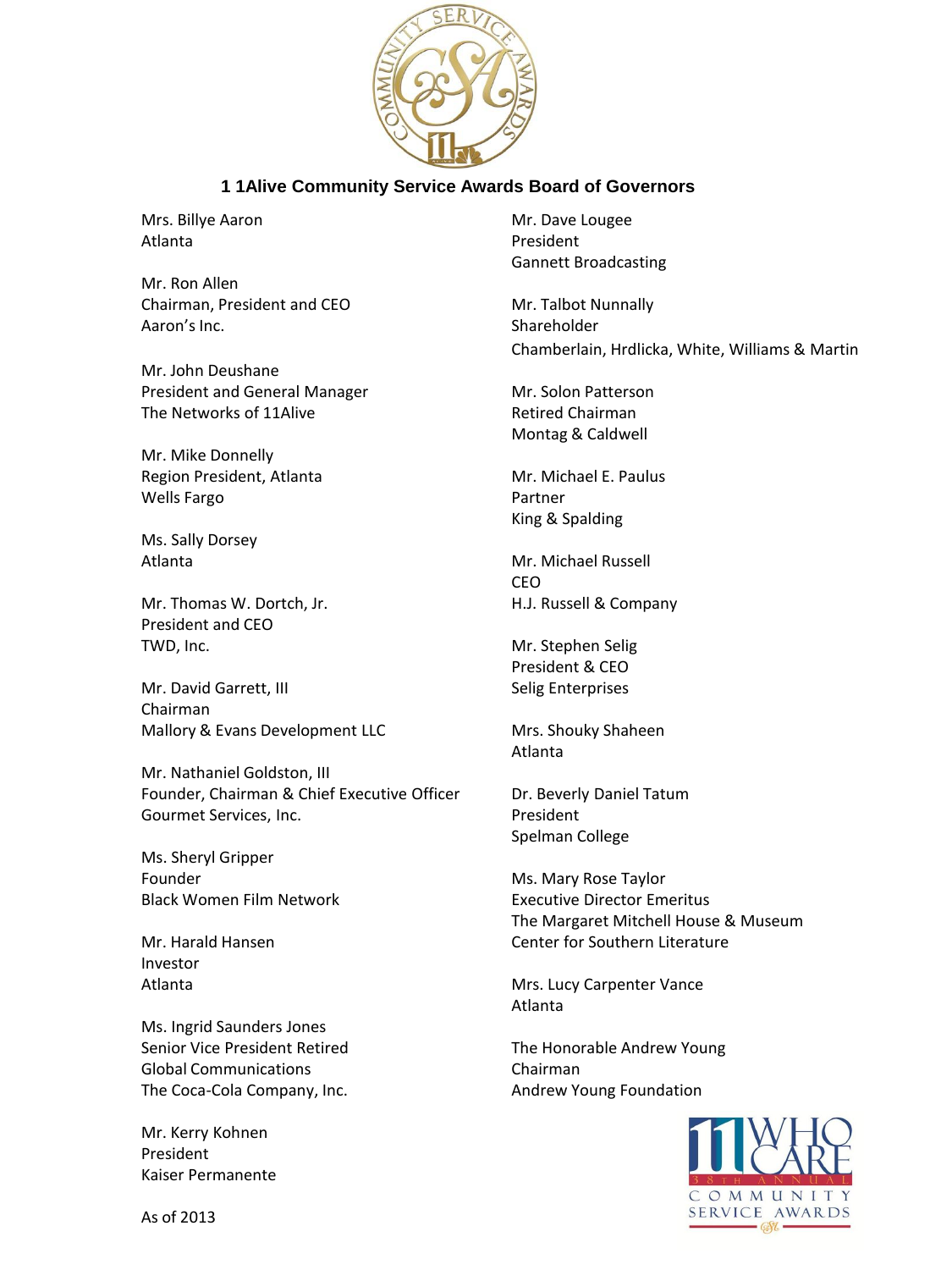## **11Alive Community Service Awards Red Carpet Entrance with Interviews & News "Hit"**









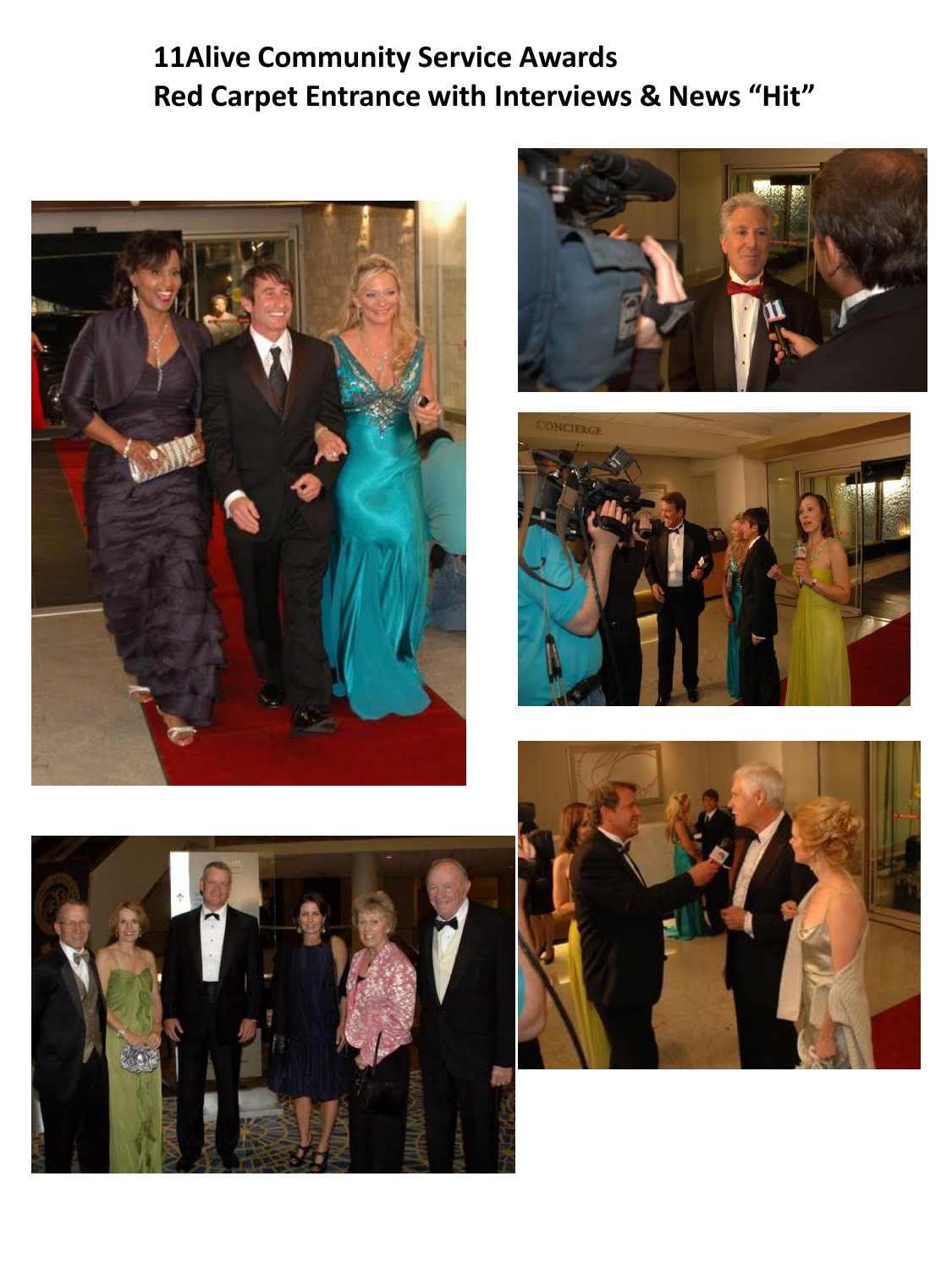# **11Alive Community Service Awards**



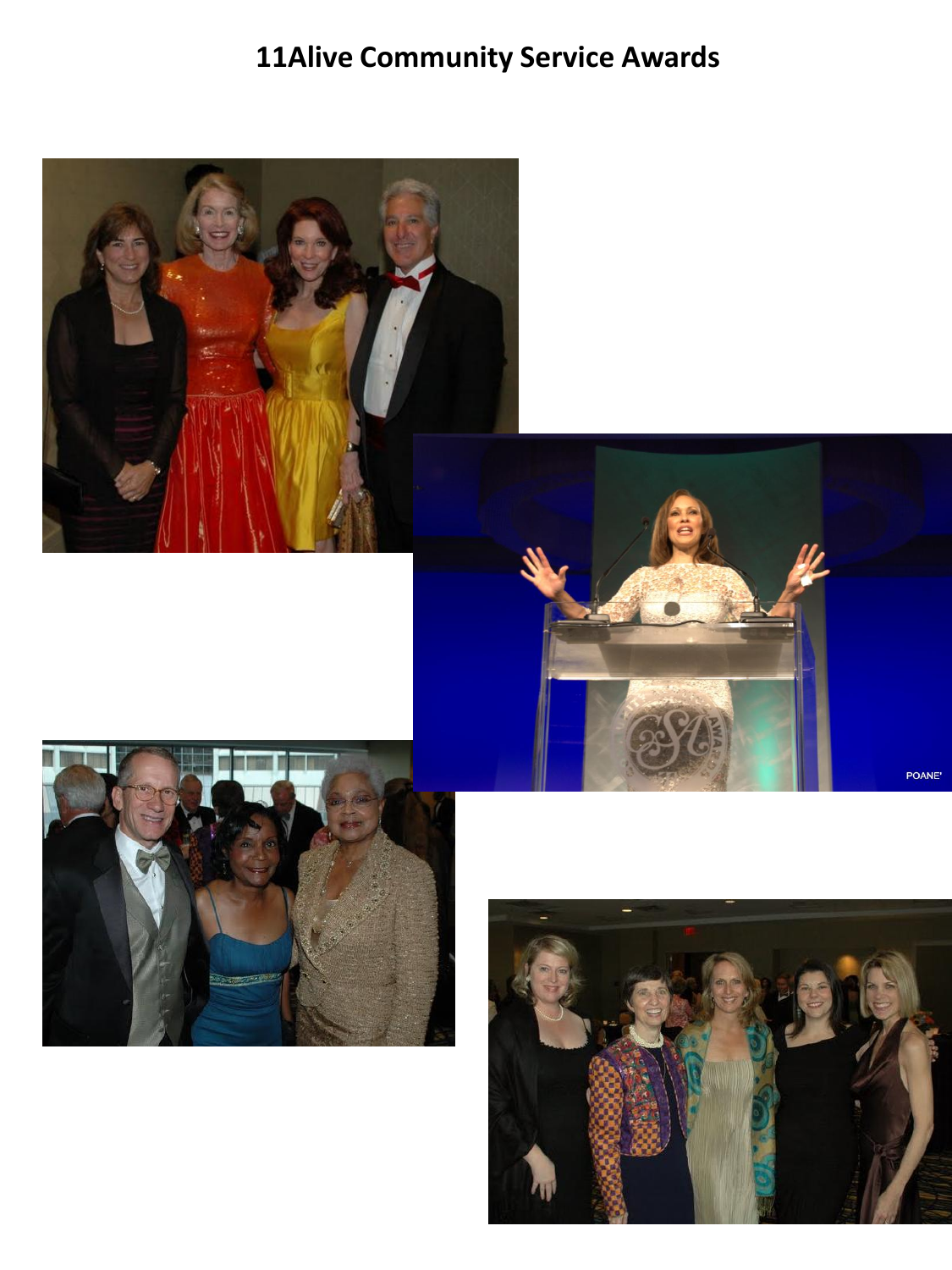## **2011 11Alive Community Service Awards Black Tie Dinner for 700+ and Telecast Taping**